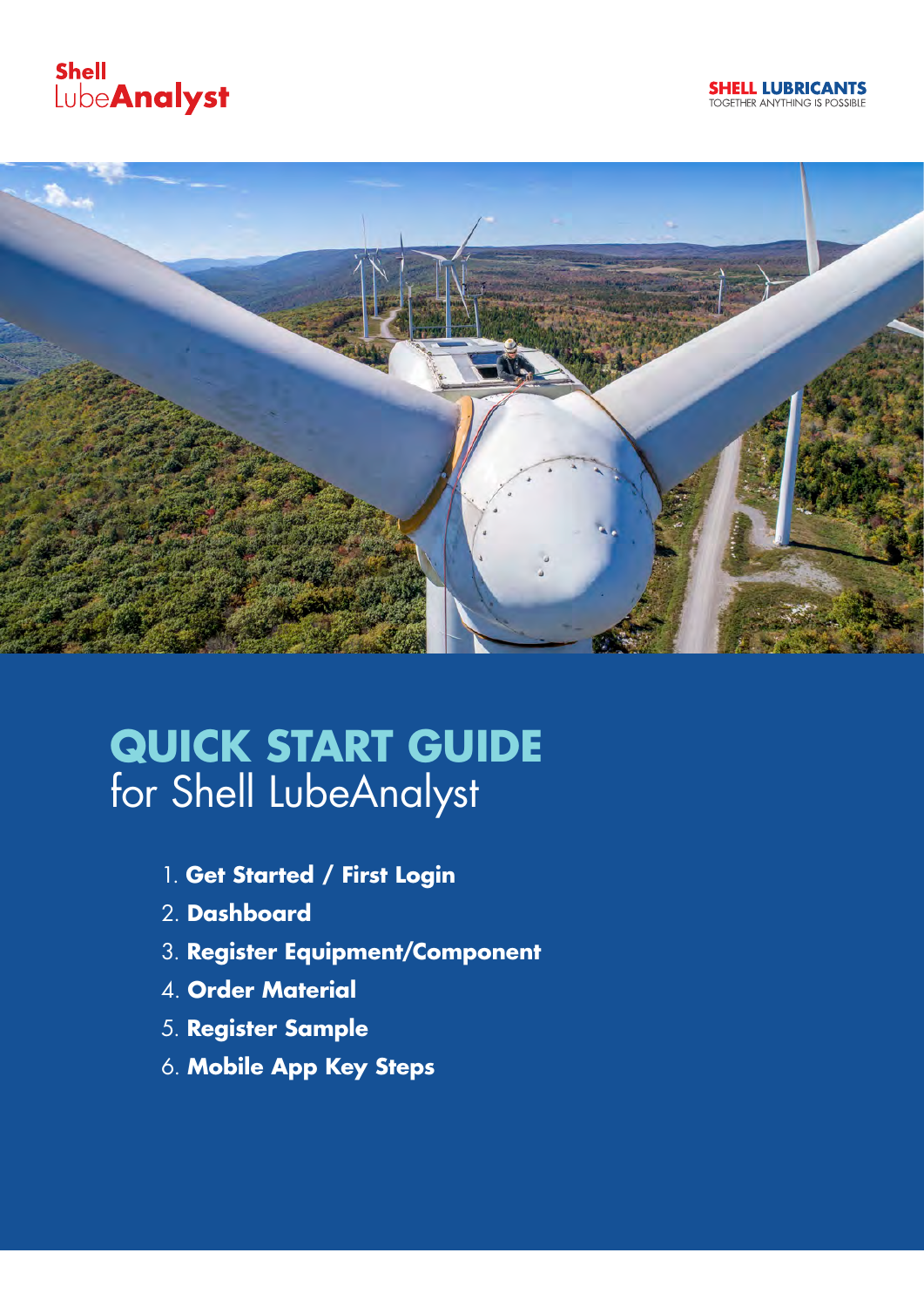

### **1. Get Started – first time set up only**

There are three ways of logging into Shell LubeAnalyst:

- **n** If your email is not a Microsoft account, on clicking Get Started, you will be directed to create an account before logging into the Shell LubeAnalyst Application. Note, the password you create must conform to the password criteria: 8-16 characters with at least two of the following: uppercase letter, lowercase letter, number and symbol.
- F If your email is already a Microsoft account, on clicking Get Started, you will be directed to Sign in and Enter password screens where you can type in your email address and password to login to the Shell LubeAnalyst Application.
- F If your email is a Microsoft account with a single sign-on enabled, you only need to enter your email address in the Sign in screen to login to the Shell LubeAnalyst Application. No password will be required because you are already logged into Windows or your company network.



#### **a. Get Started**

You will receive an invitation email into your Inbox from: la-support@shell.com

Click on the **Get Started** button. You will be directed to the **Create Account** screen.

| Microsoft                                                                                                                         |  |
|-----------------------------------------------------------------------------------------------------------------------------------|--|
| <- lubeanalystinvitetest@gmail.com                                                                                                |  |
| Verify email                                                                                                                      |  |
| Enter the code we sent to<br>lubeanalystinvitetest@gmail.com If you didn't get<br>the email, check your junk folder or try again. |  |
| Inter code                                                                                                                        |  |
| Send me promotional emails from Microsoft                                                                                         |  |
| Chancery Next means that you agree to the Marinoft Services.<br>Appeared and privacy and collect statement.                       |  |

### **d. Verify Email**

Enter the verification code and click **Next**. You are then redirected to **Review Permissions** Page.

Click **Accept** to continue once you have reviewed.

| Microsoft                |                                                                                        |
|--------------------------|----------------------------------------------------------------------------------------|
| Create account           |                                                                                        |
| create one for you using | Looks like you don't have an account with us. We'll<br>lubeanalystinvitetest@gmail.com |
|                          |                                                                                        |
|                          | Next                                                                                   |

### **b. Click Next**

You will now see the **Create a Password** screen.

Passwords must have at least eight characters and contain at least two of the following: uppercase letter, lowercase letter, number and symbol.



#### **e. Sign In**

Enter your email and previously created password to access Shell LubeAnalyst login page.

| Microsoft<br><- lubeanalystinvitetest@gmail.com                |  |
|----------------------------------------------------------------|--|
| Create a password                                              |  |
| Enter the password you would like to use with your<br>account. |  |
|                                                                |  |

### **c. Create Password**

Enter your desired password which conforms to the password policy and click **Next**. You will receive an email containing a verification code which must be entered into the **Verify email** screen.

Press **Next** button.

|                         | <b>Bratt Librariance</b>                                                                                                                                                                                                                                                                                                                                                                                                             |
|-------------------------|--------------------------------------------------------------------------------------------------------------------------------------------------------------------------------------------------------------------------------------------------------------------------------------------------------------------------------------------------------------------------------------------------------------------------------------|
|                         |                                                                                                                                                                                                                                                                                                                                                                                                                                      |
|                         | Weicome to Shell Lubedinstyet                                                                                                                                                                                                                                                                                                                                                                                                        |
|                         | To this our lost attitude the confite and the pre-adversase art to use to a confidence world in an our venerality patterna                                                                                                                                                                                                                                                                                                           |
|                         | a Publisher and constitute and company from Price Artist Pay Advisors of your company's improved and framework that and a series of the constitution of a company                                                                                                                                                                                                                                                                    |
|                         | . To time below as first Plan 1 to 20 at the legal and continues disk                                                                                                                                                                                                                                                                                                                                                                |
|                         | Texture appointed departy.                                                                                                                                                                                                                                                                                                                                                                                                           |
|                         | TRINKS & CONDITIONS OF SERVICES.                                                                                                                                                                                                                                                                                                                                                                                                     |
|                         | The 4 or operation the Agreement' (second certain by Transmer') and food ( )" Beat" (ii) the pressure of centers of or of leaders ( Technical )                                                                                                                                                                                                                                                                                      |
|                         | In this Agreement this Collector and Shall may determine referred to Individually at a TANY.<br>Alliable to be Farder                                                                                                                                                                                                                                                                                                                |
| <b>Ram Ro Agreement</b> | How as east a why's first by College installation of buildings in a control value of the constraint in a set of the control of the first of the<br>Autual Editor contact at a filter than "house a Capital of Tay Time to Taylor integrity through a powerful and<br>that collections author forest the builties                                                                                                                     |
|                         | Tex cureful Color condition Current's condition Electric busin's Riv. Allegend, and if Color Rivies at Access only Ril Allegend                                                                                                                                                                                                                                                                                                      |
| for Assessed            | A the decent of you can a company the No Lemma Amend the Continent and that in the terms and constitute documentals are of Constitute to constitute<br><b><i>INSTRUCTION</i></b>                                                                                                                                                                                                                                                     |
|                         | 1 CREWIN SCENE AUCHI AND FURTHER RATINGSTON                                                                                                                                                                                                                                                                                                                                                                                          |
|                         | 11 The Contract was stage the Online for colonitate for request to that we can be now the University tragentees.                                                                                                                                                                                                                                                                                                                     |
|                         | 4.2 The Draw and not be united to company indicated internation to expect their to use and the Canaries's importances', incontinues Contents' to the conditions of the standard the con-<br>for the Joan Street About 1 Sections must a stund from the Column Active attended at constraint of the Contract Offices of their third must be counter and character a<br>springter, for Collecto and provide first by resumer Municipal |
|                         | 13 Bot city accountable Canner Crim mann averages from 1 Street Mills 1994 (State Street)                                                                                                                                                                                                                                                                                                                                            |
|                         | 2. SAMPLES, HATAKO DISOLOSIARES was TURNAROUND TAKEN                                                                                                                                                                                                                                                                                                                                                                                 |
|                         | 2.4 The Counsel was supplied that its surgeon the Surgeon that Toyotan's but months attracted in this detection because to third                                                                                                                                                                                                                                                                                                     |
|                         | 2.2 The Country Attributed the next Laboratory is three of the State Dental Assessment and the article of other A. Surface 2.15 per activitate to another to the State                                                                                                                                                                                                                                                               |

### **f. Terms and Conditions**

On first login only, you are requested to press **Accept** to show agreement with the Terms and Conditions of Services.

Pressing **Decline** takes you back to the login process.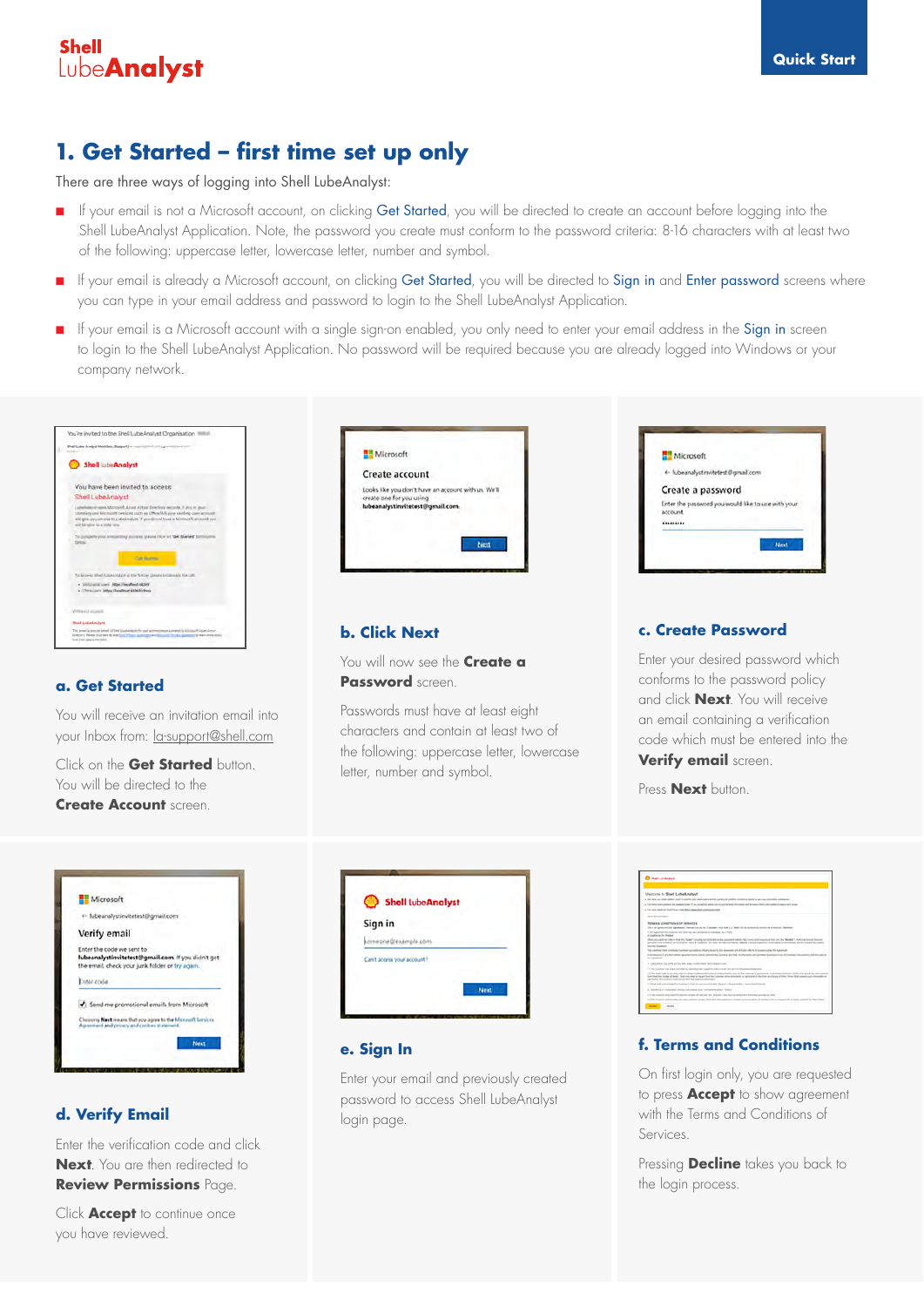**2. Dashboard** When you successfully login to the new system you will be presented with the main **Dashboard** screen:

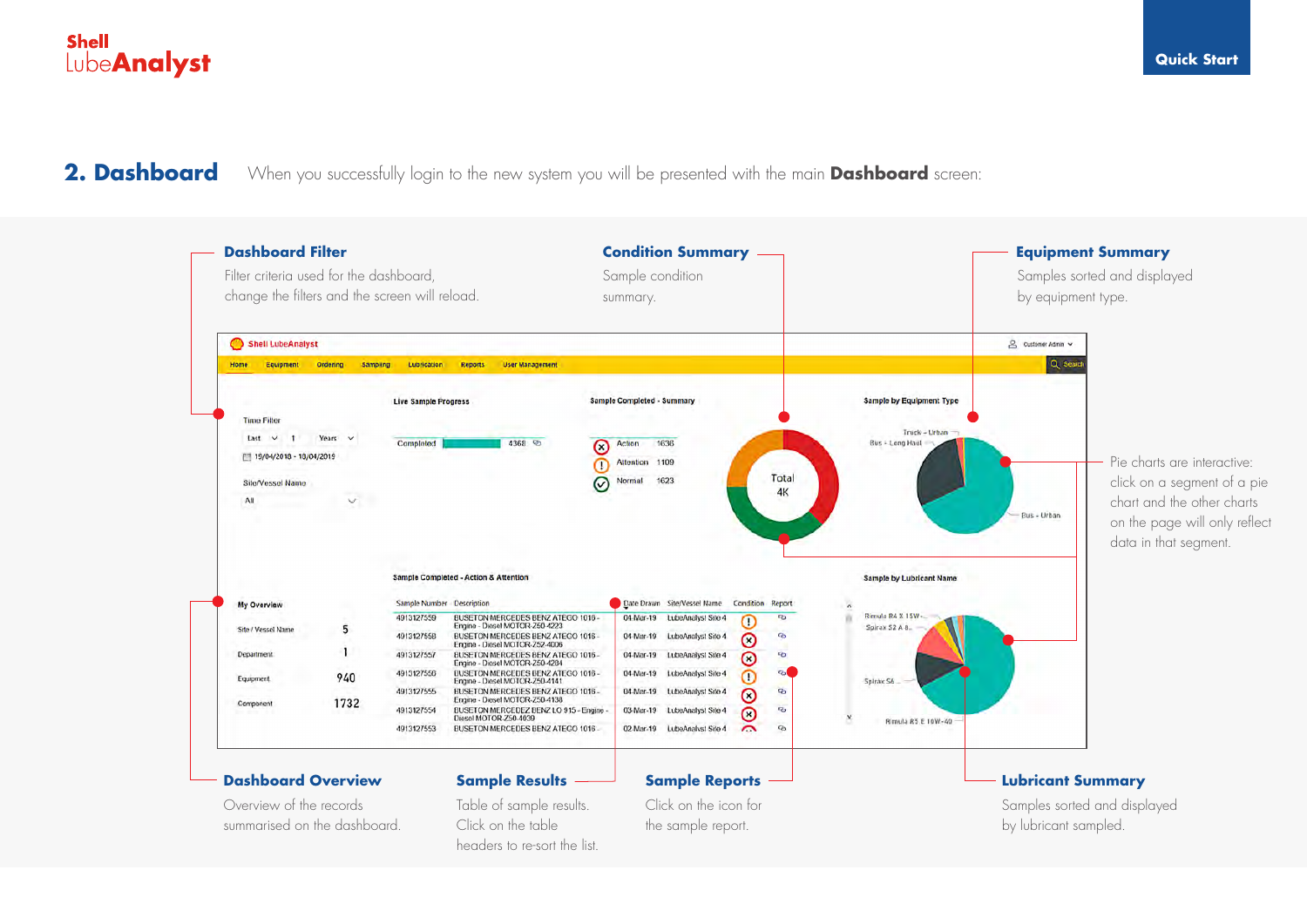### **3. Create or manage Equipment/Component**

- n The Site, Department, Equipment and Component screens are very useful to quickly navigate to any Equipment or Component, +Add… new records, as well as organise your records with only a few clicks to get there.
- n Initially all your Equipment will be under the General Department (or folder), but you can add Departments and move Equipment into it very easily on Register or Modify Equipment screen.
- You can use the Search feature under the Equipment Menu to search for any Equipment or Component.
- n Before you can send a sample for analysis, you need to ensure that you have: 1) registered the relevant Equipment on LubeAnalyst, as well as: 2) the Component from which the sample is taken. **NB the difference between Equipment and Component**: Equipment = the whole machine that contains the components which you wish to take samples from (e.g your car). Component = the sample point, the specific lubricant system that you are taking a sample from to have analysed (e.g. the engine within your car).



### **Equipment Info link**

Click on equipment link and you will go to the equipment structure screen.

A BUSETON MENDICARE

**BUSEFON MENCEDER**  $> 0.083500$  Minoring Luberty LubeAnalyst Sta LubeAnalyst Site

But - Long Har

BUSETON MERCEDES BEN

BUSETON MERCEDES &

BUSETON MERCEDES

When you open a folder from the left hand panel the list of records open in a table view.

Transmi<br>ZM-416

#### **Table View Component Info link**

 $\overline{a}$ 

Click on component link and you will go to the component details screen.

| 3 Shell LubeAnalyst                                                    |                                                                                               |                         |                                                                              |                                                                                                         |                                                                                              | B. center rates -              |                                                                                                      |
|------------------------------------------------------------------------|-----------------------------------------------------------------------------------------------|-------------------------|------------------------------------------------------------------------------|---------------------------------------------------------------------------------------------------------|----------------------------------------------------------------------------------------------|--------------------------------|------------------------------------------------------------------------------------------------------|
| Equipment Distantiful                                                  | <b>Environg Labratone Nearth Unit Monagement</b>                                              |                         |                                                                              |                                                                                                         |                                                                                              | $\alpha$                       | There are free text fields where you can enter                                                       |
| <b>Manage</b><br><b>Search</b><br>- LubeAnalyst Customer               |                                                                                               |                         |                                                                              |                                                                                                         |                                                                                              | $0$ sis. +                     | your own naming details for your equipment                                                           |
| LubsAnalyst Sta.1                                                      | BUSETON MERCEDES BENZ ATEGO 1016 Z50-4354 1454751<br>Equations Structure<br>Equipment Details | Fireon Tutecresses (/1) |                                                                              |                                                                                                         |                                                                                              |                                | and components.                                                                                      |
| <b>Ery History</b><br><b>Martin Grand</b>                              | Equipment Information                                                                         |                         |                                                                              |                                                                                                         |                                                                                              | <b>CO</b> ADM                  |                                                                                                      |
| <b>BUTE TON MERCADES BENT</b><br><b>THE TANK MODEL BUT</b>             | Mendanery <sup>1</sup><br><b><i>Lieuwon Small</i></b><br>Model 1                              | $\sim$                  | Equipment Type *<br><b>Bizt / Long Haul</b><br>Equipment Description         |                                                                                                         |                                                                                              |                                | Here you can select the manufacturer,                                                                |
| $-$ Engine Gase (80106.252.4354)<br>$\sim$ hardening (IPTH)(CH), 250   | Aledo                                                                                         | $\sim$                  | BUSETON MERCEDES BENZ ATEGO 1210<br>esignment has Deteroption 11.<br>ZAD4354 |                                                                                                         |                                                                                              |                                | model and lubricant for the component.                                                               |
| $-$ Transmission (WANDEDGA 25)<br>- Transasser HORMATACO-291<br>a in a | <b>Technique</b> !!<br><b>Maintenance</b><br>Services                                         | <b>Security</b>         |                                                                              |                                                                                                         |                                                                                              |                                | <b>Component Details screen</b>                                                                      |
| <b>Group</b><br>LisbeAnaryst bits 2<br>LideMoldyst Elle 3              | Lubricands Late Soviete                                                                       |                         |                                                                              | Shell LibrAnalyst                                                                                       |                                                                                              |                                | A General Alexandr                                                                                   |
| Lubsditches Sta &<br><b>Lizberknower line 5</b>                        | Remarks                                                                                       |                         |                                                                              | <b>Equipment</b><br><b>Search</b><br>Monage                                                             | Sampley Luterston                                                                            | <b>Reports Cise Gasupement</b> | $Q =$                                                                                                |
| <b>LubeAnalyst Elta 6</b>                                              | · Additional information                                                                      |                         |                                                                              | - LubeAnalyst Customer<br>- LubeAnsivet Sts 1                                                           | Transmission DIFERENCIAL-Z50-4365                                                            |                                | Go to v                                                                                              |
| Here you can select and                                                |                                                                                               |                         |                                                                              | City Nouse<br>of Teachbrack<br>· BUSTON MERCEDES BENZ                                                   | Component Details<br>Clinta Component<br>Component Informatio                                | (1) Jedenscowe (1)             | <b>B</b> Armi                                                                                        |
|                                                                        | input the main equipment and                                                                  |                         |                                                                              | $-$ Engrs - Dissection to 454 456<br><b><i>Tanzinoon St ENIN'IA 250</i></b><br>- Twompan Huestendre 215 | Antonio<br>Transportant<br>interestent Type*<br>Siff. Final Down Aven Tandern D              | <b>Section</b><br>$\sim$       | Lukeward!<br>Sprax 52 ALS 80W-00<br><b>COLLECT</b><br>Manufacturer<br><b>Mercedes Berg</b><br>$\sim$ |
| component information.                                                 |                                                                                               |                         |                                                                              | - Taromise HIRMALCOZS<br><b>BUSTON MERCEDES BENZ</b><br>chillio vera zua appa                           | proposed Description<br>DERRENOAL 250-4505<br>ListenAnalyst Code <sup>+</sup><br>OSANTHEOPET |                                | <b>Model:</b><br>Atept                                                                               |
|                                                                        | Here you can select the test suite for the                                                    |                         |                                                                              | 1. General<br>LubeAnalyst Ste 2<br>Lubsdagiver Site 3                                                   | Services<br><b>Faust Scotte</b>                                                              |                                | <b>Colomna Arts Car Texas</b>                                                                        |
|                                                                        | component. If you are not sure which one                                                      |                         |                                                                              | Lubsitnalyst Site 4<br>Lubsknalvst Site 5                                                               | OCM SM Transmission (CCL)<br><b>Remarks</b>                                                  |                                | Sirt metable its a purport sell quite-                                                               |
|                                                                        | to select, please contact you local Shell                                                     |                         |                                                                              | LideAnays Sta 6                                                                                         |                                                                                              |                                |                                                                                                      |
|                                                                        | Lubricant Technical Advisor.                                                                  |                         |                                                                              |                                                                                                         |                                                                                              |                                |                                                                                                      |

#### **Equipment Details screen**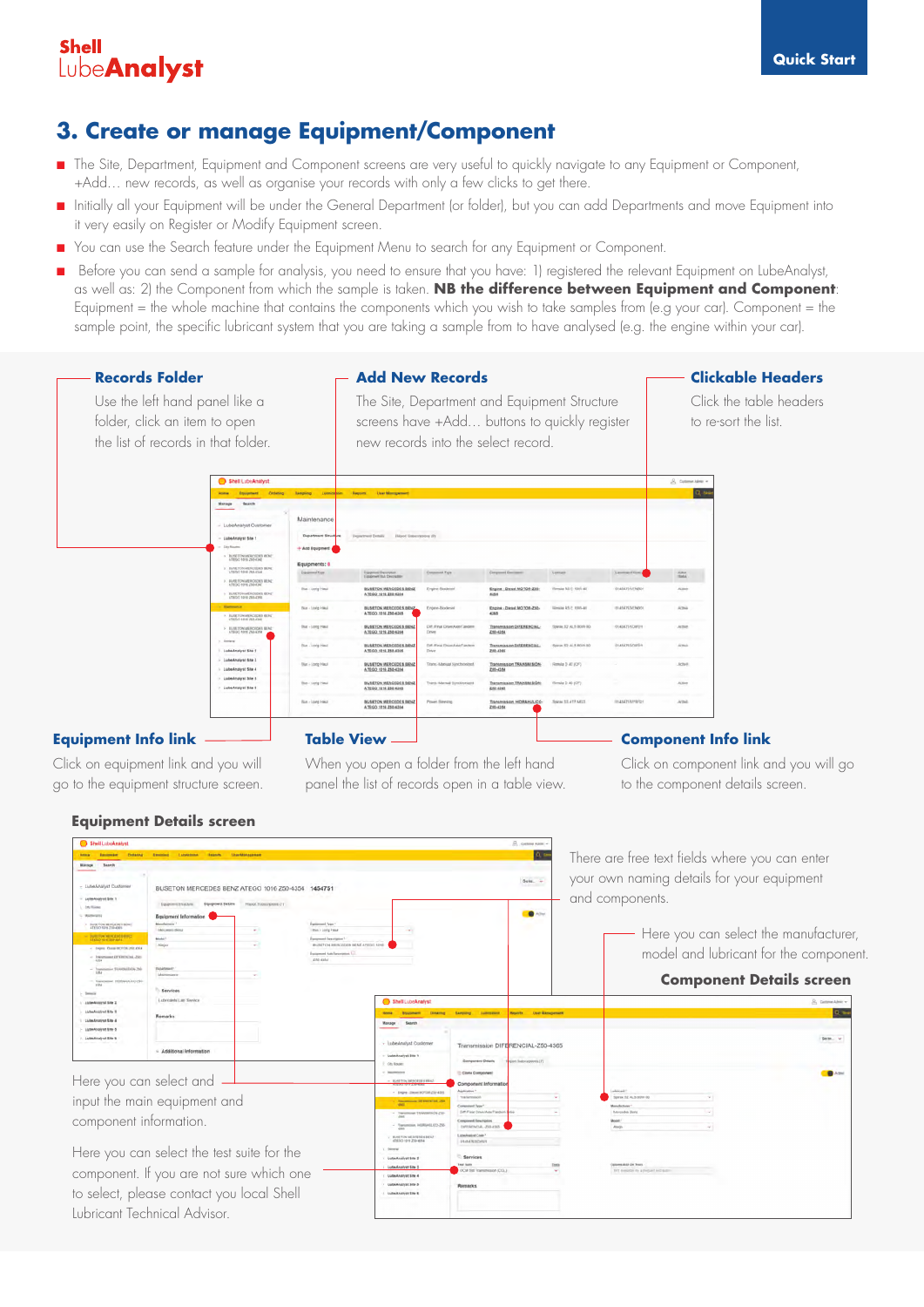### **4. Order Material**

- **n** Navigate to the **Ordering** screen from the menu bar (you will need the right permission levels to order materials).
- n Placing a material order is quick and simple, select the correct site and the right quantity. Then click on **Check-Out**.
- **n** On **Order Summary** screen, check details of the order, if correct, click **Place Order** button to place order. If the details are incorrect, use **Back** to return to **Place Order** screen.

### **Alternative address** If you wish to enter a different **My Order tab** delivery address, click here. You can use **My Order** to display existing orders and their status. Dinan Orde **Site Name** Here you can select the site to send the material order to. If you are attached to single side, you do not have to do anything. **Purchase Order Number** Here you can enter a ß Purchase Order Number.

#### **Material Quantity**

Here you can select the quantities of the materials you want to order.

**Back**

#### Shell LubeAnalys You can click here to go back to place order screen where you can amend your order. **Site Name**<br>Liste Adams **Review Order** You can view the summary of Ship to your material ordering here before Material Order: 8  $rac{1}{2}$ clicking on **Place Order** button to suse to OGAZigne ka s (10 m) place your order.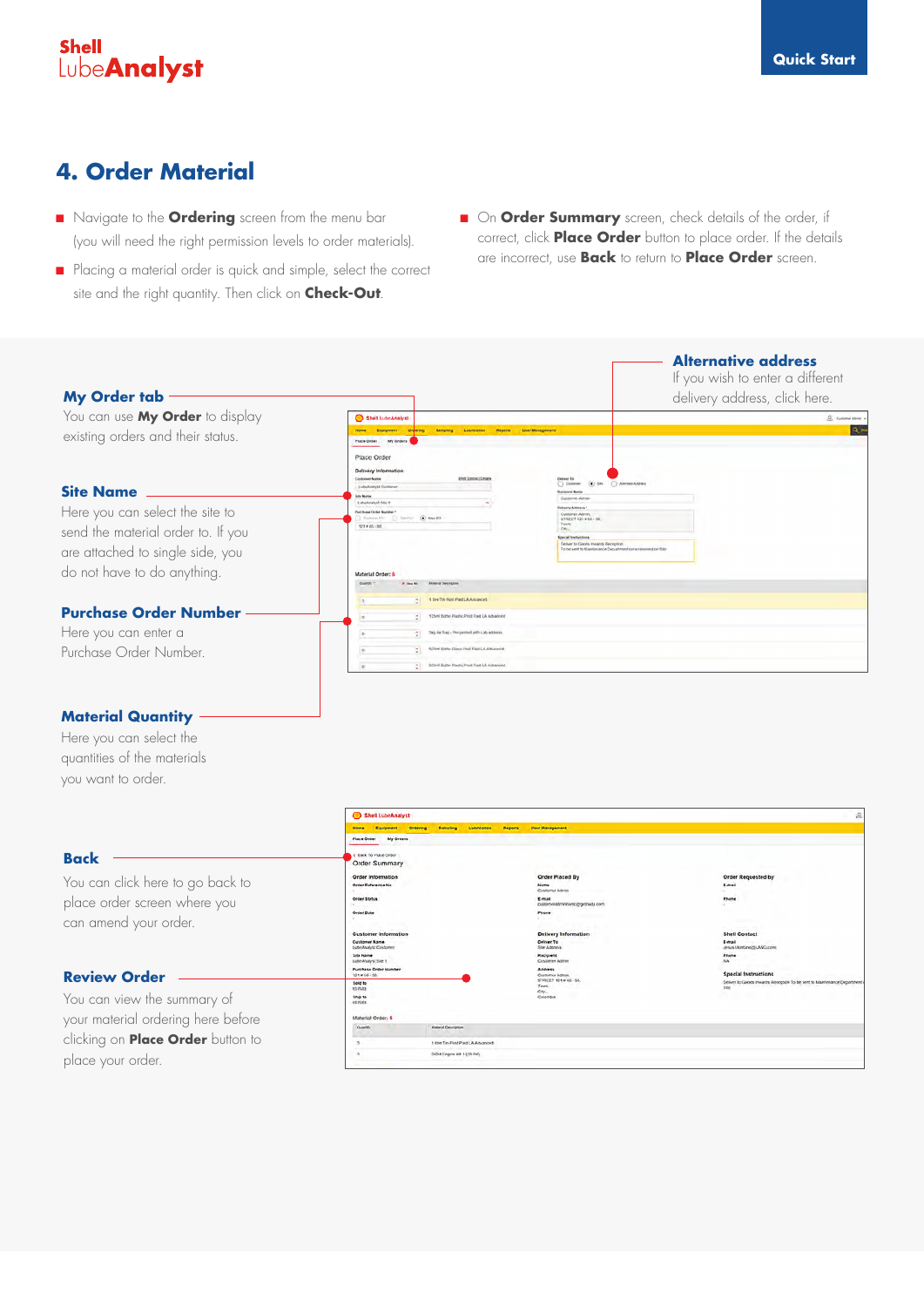### **5. Register Sample**

Pre-registering your samples is the easiest way to ensure the most accurate analysis of your samples and to speed up the analysis process through the laboratory. You can easily pre-register samples before sending to the laboratory in two ways:

- 1. Navigate to **Sampling** screen on the Menu bar > then **Send Samples**
- 2. Navigate to **Send Samples** screen by using **Sample Registration** via **Go to...** on **Manage Equipment and Components** screens.
- n After completing all the mandatory fields, click on **Register** button to register your sample in the system, affix the sample number sticker to the bottle and send it off to the laboratory nearest your location.
- n You can track progress of new samples and view historic samples using **Track Samples** on second level menu.



#### **Equipment Details**

Here you can enter equipment/ lubricant life and top-up volume and select the right parameters.

| <b>Electronical</b><br>Ordentrig<br><b>Sternton</b><br><b>Home</b>                      | Listenstein<br><b>Treguers</b> | <b>Data Management</b>                      |                         |  |
|-----------------------------------------------------------------------------------------|--------------------------------|---------------------------------------------|-------------------------|--|
| <b>Bend Samples</b><br>Advanced Search<br><b>Track flampies</b>                         |                                |                                             |                         |  |
| Send Samples                                                                            |                                |                                             |                         |  |
| No. No. 4 (Print)<br>1 Have Sample Labels<br>First Switzer Liders                       |                                |                                             |                         |  |
| <b>Basic Information</b>                                                                |                                |                                             |                         |  |
| Simple Norther 1                                                                        |                                | <b>Eleni Crown *</b>                        |                         |  |
| TATO/TROOPS                                                                             |                                | 15/jan2018                                  | tt.                     |  |
| Search Equipment/Component                                                              |                                |                                             |                         |  |
| <b>Markenson Moore - Casher'</b>                                                        |                                |                                             |                         |  |
| LideAspect Min1 - N75                                                                   | u.                             |                                             |                         |  |
|                                                                                         |                                |                                             |                         |  |
| Lisbadoutpot Code - Equipment - Companied Universities *                                |                                |                                             |                         |  |
|                                                                                         |                                |                                             | <b>Binese Ett comme</b> |  |
| 01454740PST01-WASTON MERCEDES BENZ ATEEIC 1015 250-4544 Topsettexen HENAHALICO-250 4344 |                                |                                             |                         |  |
|                                                                                         |                                |                                             |                         |  |
| Additional Lubrication Details                                                          |                                |                                             |                         |  |
| <b>Regimined Laters and</b>                                                             |                                | <b>Text Scott</b>                           | Maria Julianniana       |  |
| Geray 55 477 MOS                                                                        |                                | DOM Bid Transmission (OOL)                  | a                       |  |
| Luthmore in Use                                                                         |                                | Antick Text                                 |                         |  |
| A privated death in concerns several at a                                               | $\alpha$                       | Not insurance the is prepared lest suite in |                         |  |
|                                                                                         |                                |                                             |                         |  |
|                                                                                         |                                |                                             |                         |  |
| Additional Equipment Details                                                            |                                |                                             |                         |  |
| Environment Life                                                                        |                                | Ford in true                                |                         |  |
| 18435<br><b>Kingstown</b>                                                               |                                |                                             | a.                      |  |
| abstract Life                                                                           |                                | <b>Fast liable Fernance</b>                 |                         |  |
| ASTRS.<br><b>Kleinmeigh</b>                                                             | $\sim$                         |                                             |                         |  |
| <b>Faju-Ela Distantia</b>                                                               |                                |                                             |                         |  |